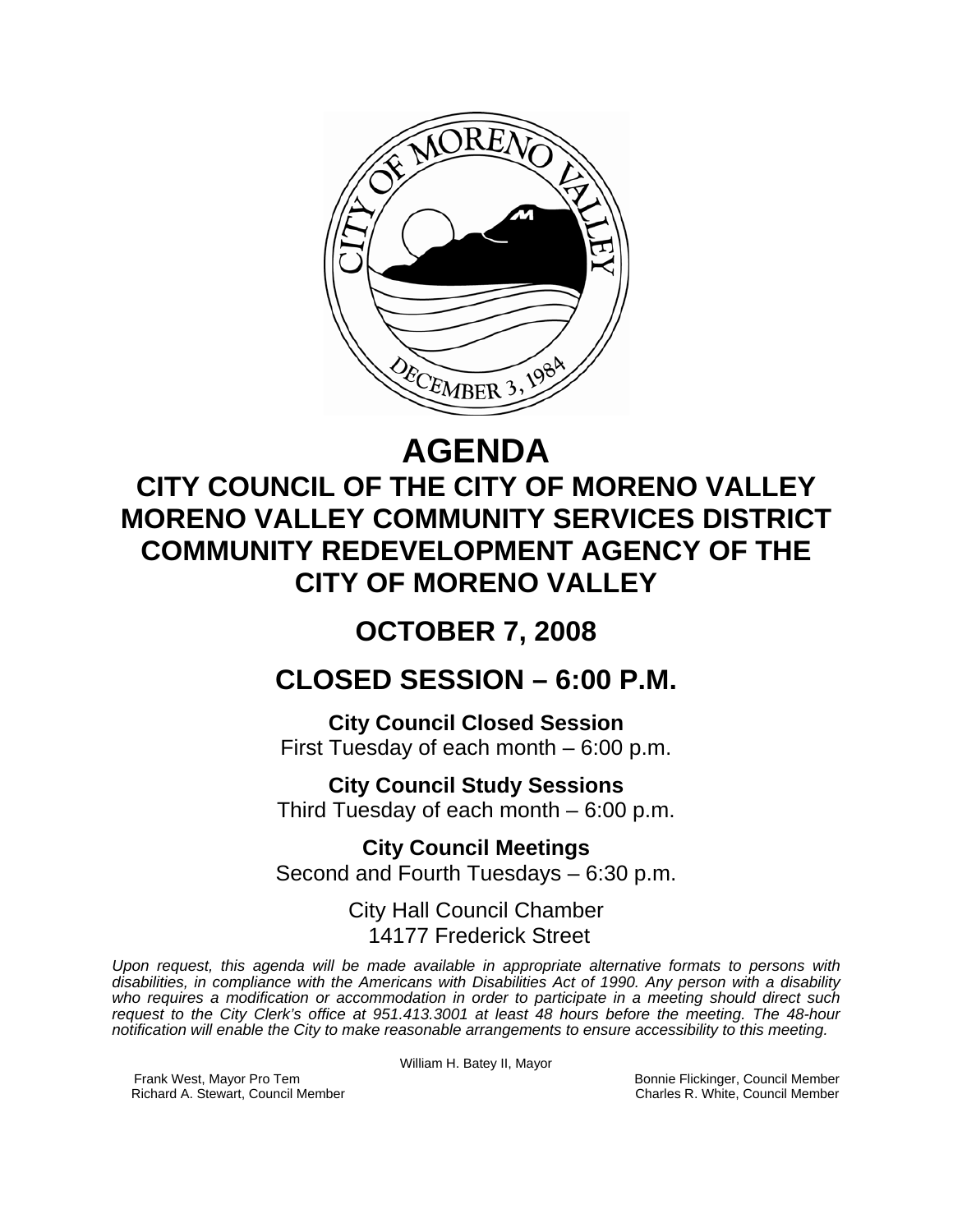#### **AGENDA MORENO VALLEY CITY COUNCIL MORENO VALLEY COMMUNITY SERVICES DISTRICT COMMUNITY REDEVELOPMENT AGENCY OF THE CITY OF MORENO VALLEY CLOSED SESSION – 6:00 P.M. OCTOBER 7, 2008**

### **CALL TO ORDER**

#### **ROLL CALL**

## **PUBLIC COMMENTS ON MATTERS UNDER THE JURISDICTION OF THE CITY COUNCIL**

There is a three-minute time limit per person. Please complete and submit a BLUE speaker slip to the City Clerk. All remarks and questions shall be addressed to the presiding officer or to the City Council and not to any individual Council member, staff member or other person.

### **CLOSED SESSION**

A Closed Session of the City Council of the City of Moreno Valley will be held in the City Manager's Conference Room, Second Floor, City Hall. The City Council will meet in Closed Session to confer with its legal counsel regarding the following matter(s) and any additional matter(s) publicly and orally announced by the City Attorney in the Council Chamber at the time of convening the Closed Session. The Closed Session will be held pursuant to Government Code:

- 1) SECTION 54956.9(a) CONFERENCE WITH LEGAL COUNSEL EXISTING **LITIGATION** 
	- a) Case: *Fitch vs City of Moreno Valley* Court: Riverside Superior Court Case No.: RIC414978 b) Case: *Thompson v. City of Moreno Valley*  Court: Riverside Superior Court Case No.: RIC456261 c) Case: *Webb v. City of Moreno Valley*  Court: Riverside Superior Court Case No.: RIC490153 d) Case: *Rocha v. City of Moreno Valley*
	- Court: Riverside Superior Court Case No.: RIC501395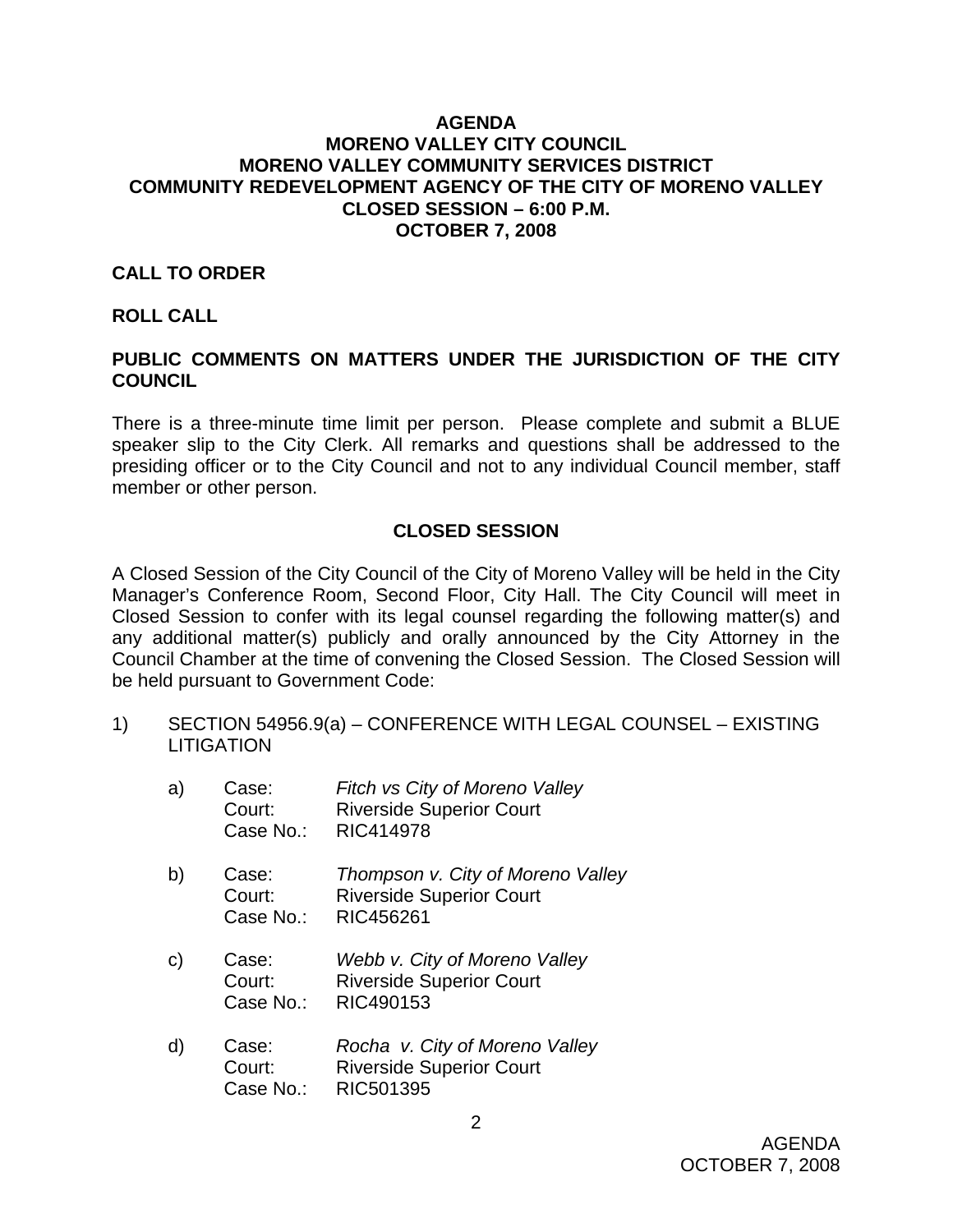- e) Case: *RADOS v. City of Moreno Valley*  Court: Riverside Superior Court Case No.: RIC425323 f) Case: *ENCO Utility Services v. City of Moreno Valley*  Court: Riverside Superior Court Case No.: RIC478023 g) Case: *Monaco v. City of Moreno Valley*  Court: Riverside Superior Court Case No.: RIC428221 h) Case: *City of Moreno Valley, Community Redevelopment Agency of the City of Moreno Valley v. County of Riverside, et al.*  Court: San Diego Superior Court Case No.: 37-2007-00082461-CU-PT-CTL i) Case: *Community Asset Management/Country Squire Mobile Estates v. City of Moreno Valley*  Court: Riverside Superior Court Case No.: RIC 465600 j) Case: *Ray v. City of Moreno Valley*  Court: Riverside Superior Court Case No.: RIC459427 k) Case: *Teague & Perez v. City of Moreno Valley*  Court: Riverside Superior Court Case No.: RIC472690 l) Case: *Tovey/Schultz Construction v. City of Moreno Valley* Court: Riverside Superior Court Case No.: RIC500198
- m) Case: *Jenny Investment Group v. City of Moreno Valley* Court: Riverside Superior Court Case No.: RIC508279
- 2) SECTION 54956.9(b)(1) CONFERENCE WITH LEGAL COUNSEL SIGNIFICANT EXPOSURE TO LITIGATION Number of Cases: 2
- 3) SECTION 54956.9(c) CONFERENCE WITH LEGAL COUNSEL INITIATION OF LITIGATION Number of Cases: 2